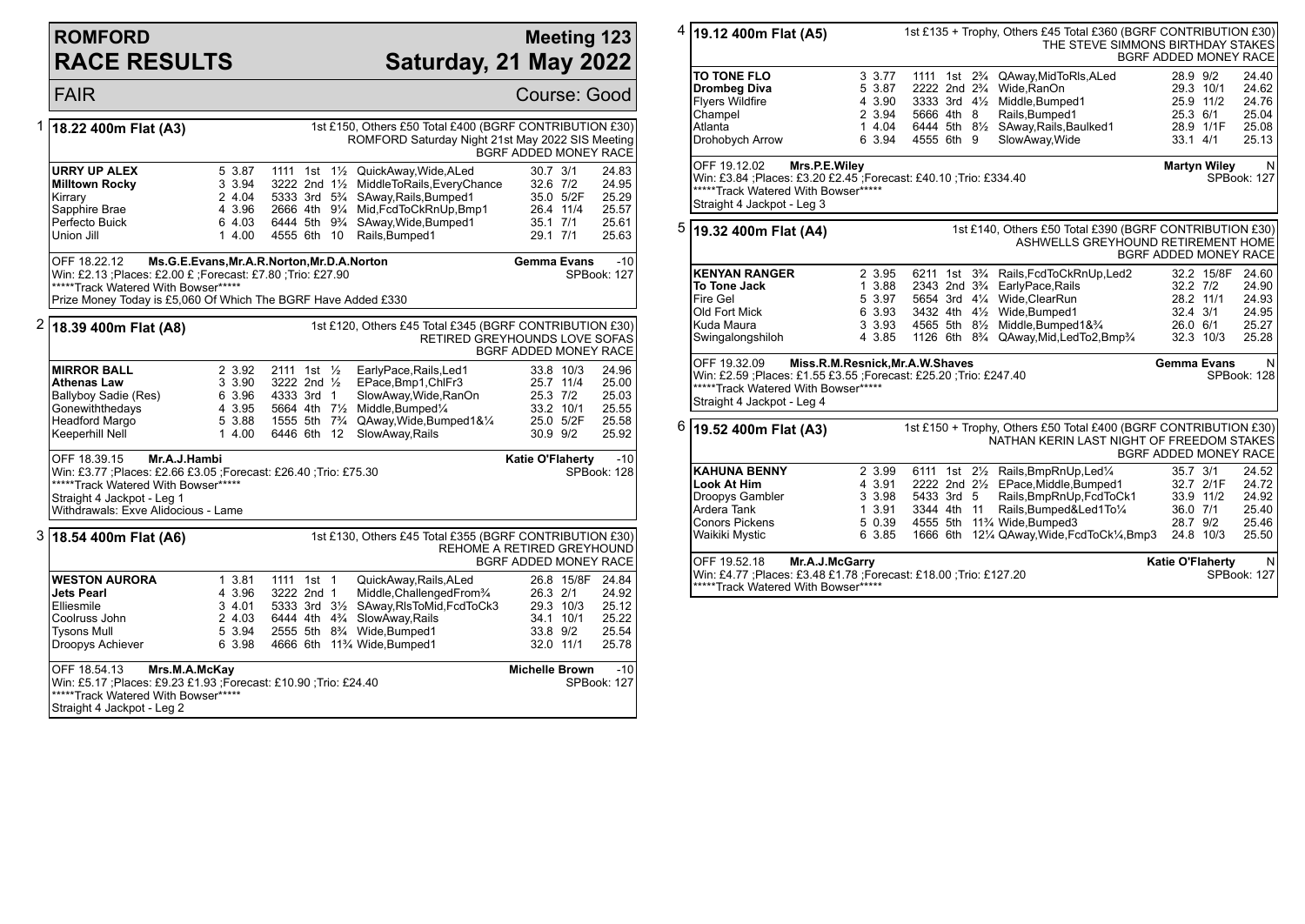## **ROMFORD RACE RESULTS**

### **Meeting 123 Saturday, 21 May 2022**

|   | <b>FAIR</b>                                                                                                                                                                             |                                                          |                                                      |                                                                                                                                                                                                                                                                  | Course: Good                                                                                                                      |
|---|-----------------------------------------------------------------------------------------------------------------------------------------------------------------------------------------|----------------------------------------------------------|------------------------------------------------------|------------------------------------------------------------------------------------------------------------------------------------------------------------------------------------------------------------------------------------------------------------------|-----------------------------------------------------------------------------------------------------------------------------------|
|   | 20.08 400m Flat (A2)                                                                                                                                                                    |                                                          |                                                      | 1st £160, Others £55 Total £435 (BGRF CONTRIBUTION £30)                                                                                                                                                                                                          | <b>FOSTER A GREYHOUND</b><br><b>BGRF ADDED MONEY RACE</b>                                                                         |
|   | <b>IM ALRIGHT BOTCH</b><br>Granree Kid<br>Splashofthebold<br>Kuda Annie<br>Hunters Sydney<br>Aero Wolves                                                                                | 4 3.81<br>13.91<br>3 4.00<br>5 3.87<br>2 3.94<br>6 3.89  | 1111 1st $\frac{1}{2}$<br>4222 2nd 1/2<br>6444 3rd 2 | QAway, Middle, ALed<br>EPace, Rails, ChlFr3<br>FcdToCkRnUp,Bmp1,RnOn<br>2333 4th 21/4 EarlyPace, Wide<br>5666 5th 2 <sup>3</sup> / <sub>4</sub> Rails, Bumped1<br>3555 6th 5 <sup>3</sup> / <sub>4</sub> Wide, ClearRun                                          | 34.6 6/1<br>24.54<br>33.7 9/4<br>24.58<br>30.4 2/1F<br>24.70<br>26.8 7/2<br>24.71<br>36.8 12/1<br>24.75<br>29.6 4/1<br>24.99      |
|   | OFF 20.08.11 Mr.L.S.Cranfield, Mr.D.Goldfinch<br>Win: £4.77 ; Places: £2.68 £3.25 ; Forecast: £39.90 ; Trio: £136.10<br>*****Track Watered With Bowser*****<br>Pick Six Jackpot - Leg 1 |                                                          |                                                      |                                                                                                                                                                                                                                                                  | <b>Nathan Hunt</b><br>N.<br>SPBook: 128                                                                                           |
| 8 | 20.28 400m Flat (A2)                                                                                                                                                                    |                                                          |                                                      | 1st £160, Others £55 Total £435 (BGRF CONTRIBUTION £30)<br>ROMFORD GREYHOUND OWNERS ASSOCIATION                                                                                                                                                                  | <b>BGRF ADDED MONEY RACE</b>                                                                                                      |
|   | <b>GRANDADS GIFT</b><br><b>Watsons Lane</b><br><b>Blackgirl Shek</b><br>Lenas Hamadoo<br>One Dart Finish<br>Kingdom Hill<br>OFF 20.28.22<br>Mr.P.C.Emment, Mrs.M.T.Young                | 6 3.80<br>1 3.85<br>5 3.77<br>3 3.83<br>2 3.87<br>4 3.87 | 6333 1st $\frac{1}{2}$<br>2221 2nd $\frac{1}{2}$     | Wide,LedNearLine<br>Rails, Bmp1, Led%ToNrLn<br>1112 3rd 11/2 QAway, Mid TWide, Led To 3/4<br>4444 4th 9 <sup>3</sup> / <sub>4</sub> RailsToMiddle, Bumped 1&3<br>3666 5th 111/4 RIs, CrdRnUp, Bmp1&4, Blk3<br>5555 6th 121/2 Middle.Bmp&FcdTCk1.Bmp3&4 30.5 11/1 | 27.8 9/4<br>24.51<br>32.6 13/8F 24.55<br>28.6 7/2<br>24.63<br>25.29<br>32.5 9/2<br>28.3 9/1<br>25.41<br>25.51<br>Paul Young<br>N. |
|   | Win: £2.46 ; Places: £1.30 £3.08 ; Forecast: £8.30 ; Trio: £23.90<br>*****Track Watered With Bowser*****<br>Pick Six Jackpot - Leg 2                                                    |                                                          |                                                      |                                                                                                                                                                                                                                                                  | SPBook: 128                                                                                                                       |
|   | $9$ 20.48 400m Flat (A6)                                                                                                                                                                |                                                          |                                                      | 1st £130, Others £45 Total £355 (BGRF CONTRIBUTION £30)<br>ROMFORD GREYHOUND STADIUM SUPPORTS THE NHS                                                                                                                                                            | BGRF ADDED MONEY RACE                                                                                                             |
|   | <b>KENZO</b><br><b>Brennans James</b><br><b>Black Otter</b><br>Waikiki Liz<br>Rough Baliff<br>Isabella                                                                                  | 3 3.89<br>4 3.88<br>5 3.87<br>6 3.86<br>2 3.96<br>14.01  | 6111 1st 6<br>3322 2nd 6<br>4666 6th 15              | MidTRIs, CrdRnUp, Led1<br>EarlyPace, Middle, Bumped1<br>2233 3rd 6 <sup>3</sup> / <sub>4</sub> EPace, Middle To Wide, Bmp1<br>1444 4th 101/2 QAway, Wide, Bumped 1<br>5555 5th 11% RIs, CrdRnUp, Blk1, FcdTCk3<br>Rails, CrdRnUp, Baulked1                       | 33.0 15/8F 24.46<br>24.94<br>32.4 11/2<br>27.4 4/1<br>25.00<br>26.5 8/1<br>25.30<br>31.9 9/2<br>25.40<br>27.0 5/2<br>25.66        |
|   | OFF 20.48.11<br>Mr.E.Jones<br>Win: £2.34 ; Places: £1.86 £1.86 ; Forecast: £18.90 ; Trio: £68.90<br>*****Track Watered With Bowser*****<br>Pick Six Jackpot - Leg 3                     |                                                          |                                                      |                                                                                                                                                                                                                                                                  | Gemma Evans<br>N<br>SPBook: 128                                                                                                   |

| $10$ 21.07 400m Flat (A1)                                                                                                                                                       |   |                                                                             |                                                                     |  |  | 1st £200, Others £55 Total £475 (BGRF CONTRIBUTION £30)<br>DUNTON GREYHOUND RETIREMENT HOME                                                                                                                                           | BGRF ADDED MONEY RACE           |                                                                |                                                    |
|---------------------------------------------------------------------------------------------------------------------------------------------------------------------------------|---|-----------------------------------------------------------------------------|---------------------------------------------------------------------|--|--|---------------------------------------------------------------------------------------------------------------------------------------------------------------------------------------------------------------------------------------|---------------------------------|----------------------------------------------------------------|----------------------------------------------------|
| <b>HEADFORD LOLA</b><br><b>Fire Paper</b><br>Farran Patsy<br><b>Bubbly Dusty</b><br>Romeo Cruise<br>Glengar Daisy                                                               |   | 13.81<br>3 3.86<br>5 3.88<br>4 4.07<br>6 3.95<br>2 3.93                     | 3233 3rd 2<br>5644 4th 3                                            |  |  | 1111 1st 11/2 QuickAway, Rails, ALed<br>2322 2nd 11/2 EPace, MidToRails, EvCh<br>EPace, MidToWide, EvCh<br>SAway, Mid, FcdTCkRnIn<br>6555 5th 81/2 SlowAway, Wide<br>4466 6th 91/4 RailsToMiddle, ClearRun                            | 28.0 7/1                        | 27.9 10/3<br>25.2 11/2<br>34.9 9/4F<br>$32.2$ 4/1<br>33.6 11/4 | 24.34<br>24.46<br>24.50<br>24.58<br>25.02<br>25.08 |
| OFF 21.07.36<br>Win: £4.26 ;Places: £1.51 £1.60 ;Forecast: £41.80 ;Trio: £114.70<br>*****Track Watered With Bowser*****<br>Pick Six Jackpot - Leg 4                             |   |                                                                             |                                                                     |  |  | Mr.N.D.Ereira, Mr.I.Horncastle, Miss.H.M.O'Flaherty, Mr.E.G.Storrar                                                                                                                                                                   | <b>Maxine Locke</b>             |                                                                | N<br>SPBook: 128                                   |
| $11$ 21.22 575m Flat (S1)                                                                                                                                                       |   |                                                                             |                                                                     |  |  | LIKE US ON FACEBOOK @ROMFORDDOGS                                                                                                                                                                                                      | 1st £200, Others £55 Total £475 |                                                                |                                                    |
| <b>RAMAT ONE</b><br><b>Underground Rose</b><br><b>Troy Suzieeg</b><br>Waste House Izzy<br>Knight Hawk<br>Crashblingwallop                                                       |   | 6 13.87 1111 1st 3/4<br>2 13.91<br>1 13.97<br>4 14.30 6555 5th 6<br>3 14.52 | 3222 2nd <sup>3</sup> / <sub>4</sub><br>2333 3rd 2<br>4666 6th 71/4 |  |  | QAway, Wide, ALed<br>Rails, ChlThroughout<br>Rails, FcdTCk1, RanOn<br>5 14.10 5444 4th 31/2 MiddleToWide, Bumped 1<br>SAway, Mid To Rails, Bmp1<br>Middle, Bumped1                                                                    | 25.7 4/1<br>29.5 5/2            | 34.1 9/4F<br>29.7 11/4<br>33.5 11/2<br>34.9 14/1               | 35.91<br>35.97<br>36.07<br>36.19<br>36.39<br>36.49 |
| OFF 21.22.16<br><b>Ramat Racing Club</b><br>Win: £6.60 ;Places: £3.05 £1.40 ;Forecast: £15.10 ;Trio: £116.60<br>*****Track Watered With Bowser*****<br>Pick Six Jackpot - Leg 5 |   |                                                                             |                                                                     |  |  |                                                                                                                                                                                                                                       |                                 | <b>Bernie Doyle</b>                                            | $-20$<br>SPBook: 128                               |
| $12$ 21.36 575m Flat (S2)                                                                                                                                                       |   |                                                                             |                                                                     |  |  | 1st £175, Others £50 Total £375 (BGRF CONTRIBUTION £30)<br>FIND ROMFORD GREYHOUND STADIUM ON YOUTUBE                                                                                                                                  | BGRF ADDED MONEY RACE           |                                                                |                                                    |
| <b>SOUTHWIND JAZZ</b><br><b>Manassas</b><br>Dapper Lily<br>Max Velocity<br>Thatchers Lunch<br>Vacant                                                                            | 4 | 1 13.87 1111 1st 6<br>5 14.66 5554 2nd 6                                    |                                                                     |  |  | QuickAway, Rails, ALed<br>SAway, Middle To Wide<br>6 14.28 4443 3rd 71/4 W, FcdTCk1, DInt2&RnIn, Disq<br>3 13.99 2222 4th 7 <sup>3</sup> /4 EPace, Rails, ImpRnIn<br>2 14.26 3335 5th 12 <sup>3</sup> / <sub>4</sub> Rails, Impeded 2 | 32.8 2/1<br>$32.1$ $5/1$        | 33.3 10/3<br>26.4 15/8F<br>34.0 11/2                           | 35.87<br>36.35<br>36.45<br>36.48<br>36.88          |
| OFF 21.36.46<br>Mr.A.J.Hambi<br>Win: £2.61 ;Places: £1.85 £2.60 ;Forecast: £12.30 ;Trio: £27.30<br>*****Track Watered With Bowser*****<br>Pick Six Jackpot - Leg 6              |   |                                                                             |                                                                     |  |  |                                                                                                                                                                                                                                       | Katie O'Flaherty                |                                                                | -20<br>SPBook: 123                                 |